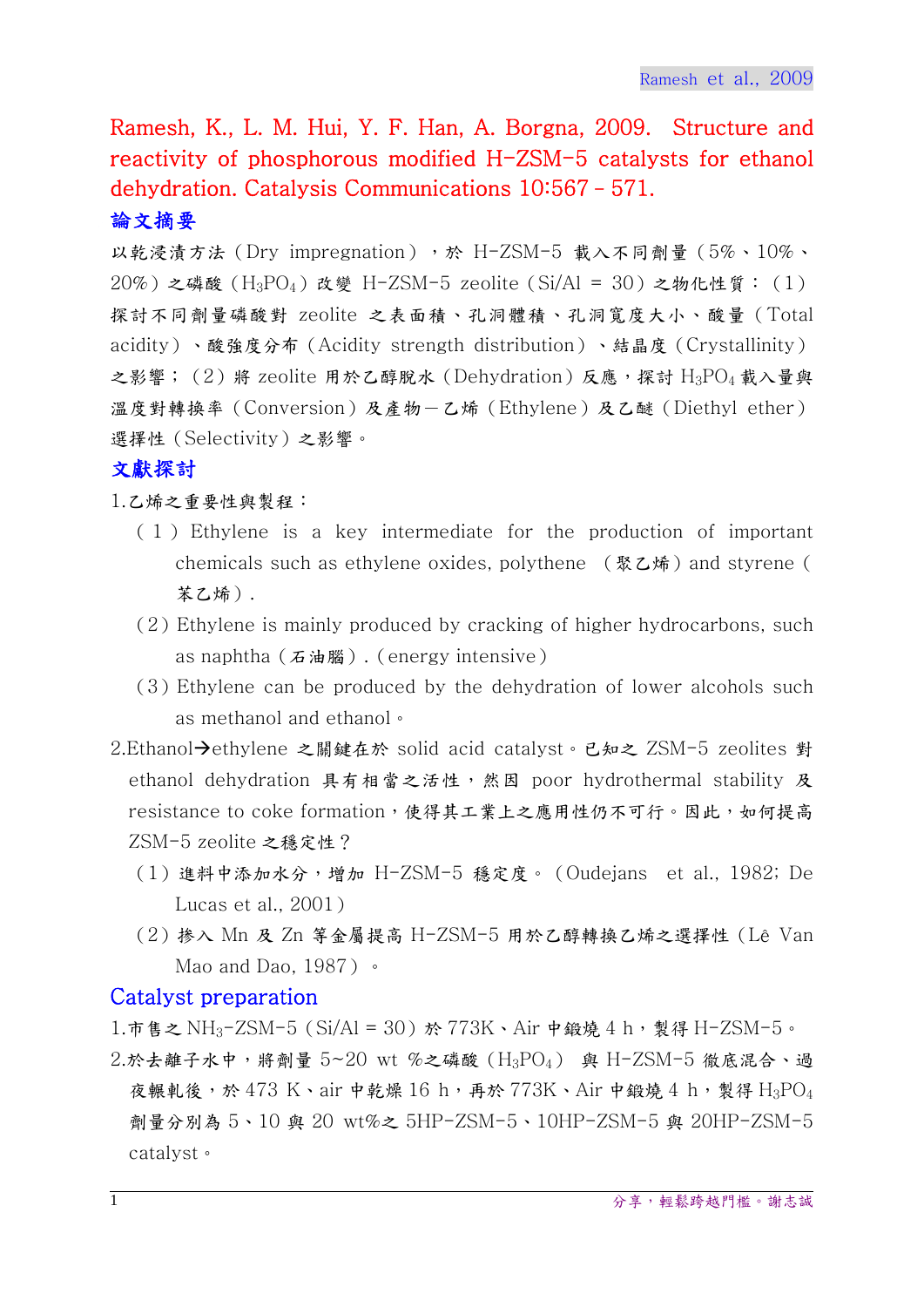## 反應條件

- 1.Catalyst 裝填入 reactor 後, 先於 773 K 下, 以 20 ml/min. 之 N stream 沖洗 4 h。
- 2.Catalyst 500 mg; 100 % ethanol; pressure 1 atm、溫度 523~723K。

#### Characteristics of Catalyst

- 1.磷酸浸漬量越高者,觸媒表面積(surface area)越小、孔洞體積(pore volume )越小、孔洞寬度 (pore width)除 20HP-ZSM-5 catalyst 增大外,其餘 ( ZSM-5、5HP-ZSM-5、10HP-ZSM-5)幾乎相同。
- 2.孔洞體積縮小歸因於 polymeric phosphates species 在 pore channel 進口形成。
- 3.依 ZSM-5、5HP-ZSM-5、10HP-ZSM-5 與 20HP-ZSM-5 catalyst 之 XRD profile,H<sub>3</sub>PO<sub>4</sub> 載入量越多, intensity of peaks 越來越小, 結晶度 (crystallinity )越低。
- 4. 依 ZSM-5 與 20HP-ZSM-5 catalyst 之 NH<sub>3</sub>-TPD profiles, ZSM-5 之兩個 peaks 分別出現在 500 K與 749 K, peaks 面積比為 72%: 28%; 20HP-ZSM-5 之兩個 peaks 分別出現在 476 K 與 749 K, peaks 面積比為 88%:12%;後者之 total peak area 比前者低 8%。顯示 total acidity 及 acid strength distribution 受  $PO_4$  之影響。
- 5.依 ZSM-5catalyst  $\gtrsim$  <sup>27</sup>Al MAS NMR spectra, 分別在 55 ppm 奧 0.33 ppm 處 出現 peak,前者代表 tetrahedral Al,其峰強度隨  $H_3PO_4$ 載入量而降低,顯示出現 partial dealumination;後者來自 octahedrally coordinated Al species,在載入 H<sub>3</sub>PO<sub>4</sub>後即消失,並在-10 ppm 處出現 new peak,顯示 Al-P-O species 之形成 。其中, 20HP-ZSM-5 之 <sup>27</sup>Al MAS NMR spectra 在 36.4 ppm 與-17 ppm 處 分別出現 new peak。
- 6.依 5HP-ZSM-5 catalyst  $\gtrsim$  <sup>31</sup>p MAS NMR spectra, 在 22.9、-7.28、-13.73  $\cdot$ -39 ppm 處之 peaks,其 intensities 隨  $H_3PO_4$ 載入量之增加而增加。其中,-7 ppm 處之 peak 相當於 pyrophosphoric acid 或 terminal groups 之 P atom; -13.73 處之 peak 歸屬於 octahedral aluminium, Al(OP)<sub>4</sub>(OH<sub>2</sub>)<sub>2</sub>。與孔洞體積縮小 之原因相符。
- $\rightarrow$ Summary: 載入  $H_3PO_4$  將至少產生下列兩效應:
	- (1) modification of **surface acidity** (number or strength)  $\circ$
	- (2)blockage of pores。

#### Effect of H3PO4 Loading and Temperature

 $2.$ 於反應溫度 673  $K$  下, 乙醇轉換率皆維持約 99%;惟乙烯之選擇性隨  $H_3PO_4$ Loading 而提高。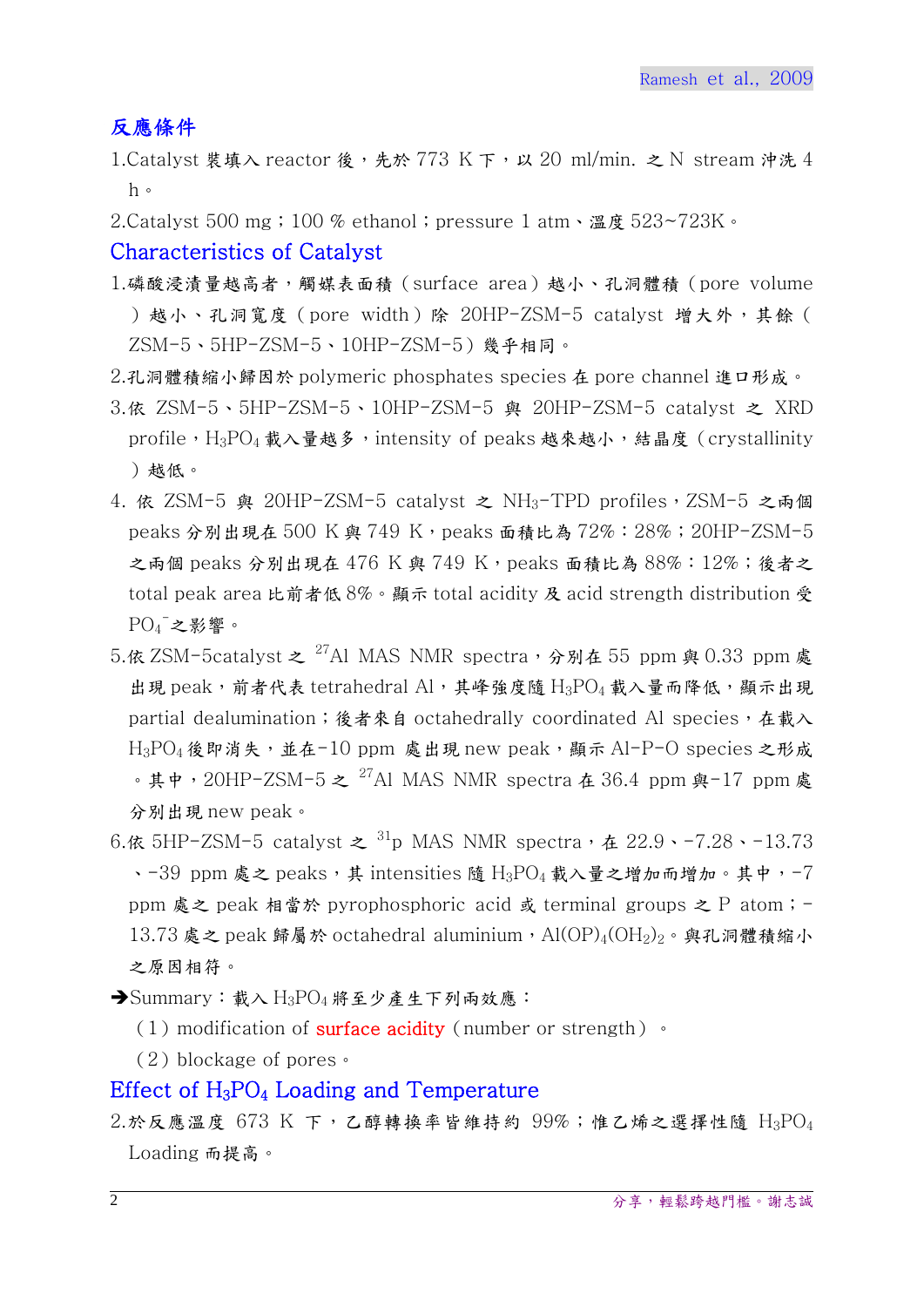- 3.就 20 HP-ZSM-5 而言,乙醇轉換率與乙烯之選擇性隨反應溫度(523~723)之提 高而提高。溫度 623K 以上,乙醇轉換率與乙烯之選擇性均已達 99%。diethyl ether 僅在 623 K 以下才出現。
- 4.於反應溫度 573 K 下,H-ZSM-5 與 20 HP-ZSM-5 之轉換率分別為 90%與 71% ,ethylene 之選擇性分別為 79%與 35%;其中,20 HP-ZSM-5 之產物有較多之 diethyle ether, 顯示 DEE 應為 ethylene 之中間產物。

#### Stability of catalyst

- 1.於溫度 673 K 下,採用 20 HP-ZSM-5,歷經 110 h 反應,ethanol conversion 維持在 99%,見不到失活現象。
- 2.於溫度 673 K 下, 採用 H-ZSM-5, 經 25 h, ethanol conversion 尚維持在 99% , 惟經 60 h, 轉換率降低為 75%。失活現象在反應時間 50 h 後, 變得明顯。
- $3.\,$ 載入  $H_3PO_4$  有助於提高 H-ZSM-5 之 hydrothermal stability, 與孔洞被阻塞, ethanol、diethyl ether 與 ethylene 之 multiple adsorption 被減少等因素有關。

## Acidity of catalyst

- 1.載入 H<sub>3</sub>PO<sub>4</sub> 改變 surface acidity (number or strength) 之原因有二:
	- $(1)$  出現部分脫鋁 (partial dealumination)。
	- (2)形成 P-O-Al species。
- 2.Number of Bronstedt acid sites 隨磷酸添加量之增加而降低。由 NH3-TPD profiles 可見 strong acid sites 消失, 且 total acidity 降低。
- 3. Tetrahedral Al is mainly responsible for the surface acidity of zeolite。由  $^{27}$ Al MAS NMR spectra 位於 55 ppm 處之 peak 隨 H<sub>3</sub>PO<sub>4</sub> 載入量之增加而降低, 不難理解 total acidity 之變化。
- 4. 載入 H<sub>3</sub>PO<sub>4</sub>、降低 surface acidity (number or strength), 壓抑 higher olefins 與 aromatics 之形成。由於 catalyst 之失活來自於 higher product 之產出,特別 是 aromatics,這都說明何以載入 H<sub>3</sub>PO<sub>4</sub>, 壓抑 higher olefins 與 aromatics 之形 成,會相對提高 catalyst 之穩定度。【這種結論有點『本當如此』之味道,也應該 是老天的安排!】

#### Si/Al ratio and Effect of P

- 1.提高 H-ZSM-5 之 Si/Al ratio 至 50 及 80,雖有助於提高 H-ZSM-5 之 ethylene selectivity,但 ethylene 之產率仍低於 20 HP-ZSM-5。
- 2.P 之載入,導致 zolite-framework 中 tetrahedral Al 之轉換,伴隨酸強度之改變 ,在 ethylene selectivity 上扮演關鍵角色。

## $\rightarrow$  Conclusions

1.載入 H3PO4 有助於提高 ethanol dehydration 之活性、穩定性及產製 ethylene 之